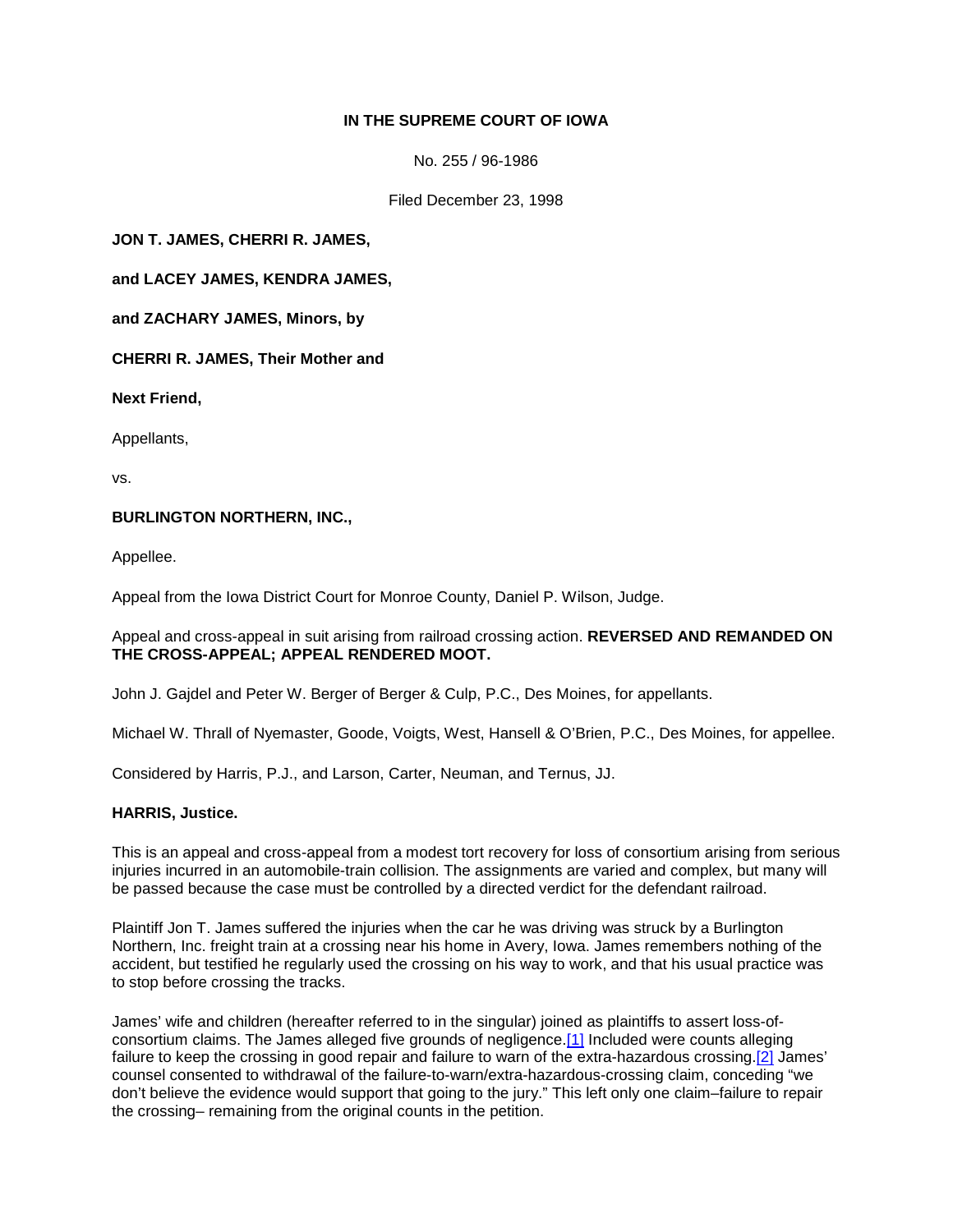James was allowed to add one more. Under Iowa rule of civil procedure 119 (allowing amendments of pleadings in order to conform with the evidence), the trial court granted James' request to add a claim that the railroad failed to control vegetation on the railroad right of way. The two counts, failure to keep the crossing in repair and failure to control vegetation, were the only two claims submitted to the jury.

Following jury verdicts, the trial court entered judgments of \$937.50 for past loss of consortium and \$937.50 for future loss of consortium[.\[3\]](http://www.iowacourts.gov/About_the_Courts/Supreme_Court/Supreme_Court_Opinions/Recent_Opinions/19981223/96-1986.asp?Printable=true#fn3) On appeal the James assigned various errors. On its cross appeal the defendant railroad assigned, among others, a claim that the directed verdict should have been ordered in their favor.

I. Our scope of review is for correction of errors at law. Iowa R. App. P. 4; *Podraza v. City of Carter Lake*, 524 N.W.2d 198, 202 (Iowa 1994). We review the evidence in the light most favorable to the nonmovant and determine whether sufficient evidence existed to warrant submission of the issues to a jury. *Id.* This requires us to consider whether reasonable minds could differ on the issues in controversy. *Id.*

James thinks the railroad has not preserved error on its directed-verdict claim. The claim was raised in the railroad's trial motion for directed verdict and again in its posttrial motion for a new trial. Citing Iowa rule of civil procedure 196, James contends the railroad's position on the issue should also have been asserted as an objection to the proposed jury instructions which submitted the two negligence theories for jury consideration. We disagree. The railroad was not required, in order to preserve error, to also object to the instructions. The record made regarding instructions cannot be taken as an abandonment of the railroad's clear position that, as a matter of law, the case should not have been submitted to the jury at all. *Konicek v. Loomis Bros., Inc.*, 457 N.W.2d 614, 617 (Iowa 1990) (point asserted in motion for directed verdict and again in motion for new trial is sufficiently preserved). The matter is properly before us.

II. James' failure-to-repair claim is grounded in Iowa Code section 327F.1 (1997) which states:

Any railroad company may build its railway across, over, or under any other railway, canal or water course, when necessary, but shall not thereby *unnecessarily impede* travel, transportation or navigation. It shall be liable for all damages caused by such crossing.

(Emphasis added.) The trial court's instruction, modeled on Iowa uniform jury instruction 1700.5 was starkly simple. It merely stated:

> Railroads are required to keep railroad crossings in good repair. A violation of this duty is negligence.

It might be contended that Code section 327F.1 establishes duties in the area of nature of design and construction of the crossing, concepts broader than mere "repairs" as limited by uniform instruction 1700.5. But we need not speculate on the question because the Jameses made no objection to the instruction as given. So keeping the crossing in good repair became the railroad's only duty under Iowa Code section 327F.1.

There was no evidence of disrepair at the crossing. In *Stowe v. Wood*, 199 N.W.2d 323, 326 (Iowa 1972), we subscribed to the Black's Law Dictionary definition of repairs: "To mend, remedy, restore, renovate, to restore to a sound or good state after decay, injury, dilapidation, or partial destruction." The only evidence offered even remotely on the point was the testimony of plaintiffs' liability expert who said that, at the time he inspected the crossing twenty-two months after the accident, the rural crossing was "relatively rough." Jon James similarly testified only that the tracks were "rough." There was no evidence concerning the standard of repair for rural railroad crossings. We conclude the record fails to establish a claim that the crossing was not in good repair.